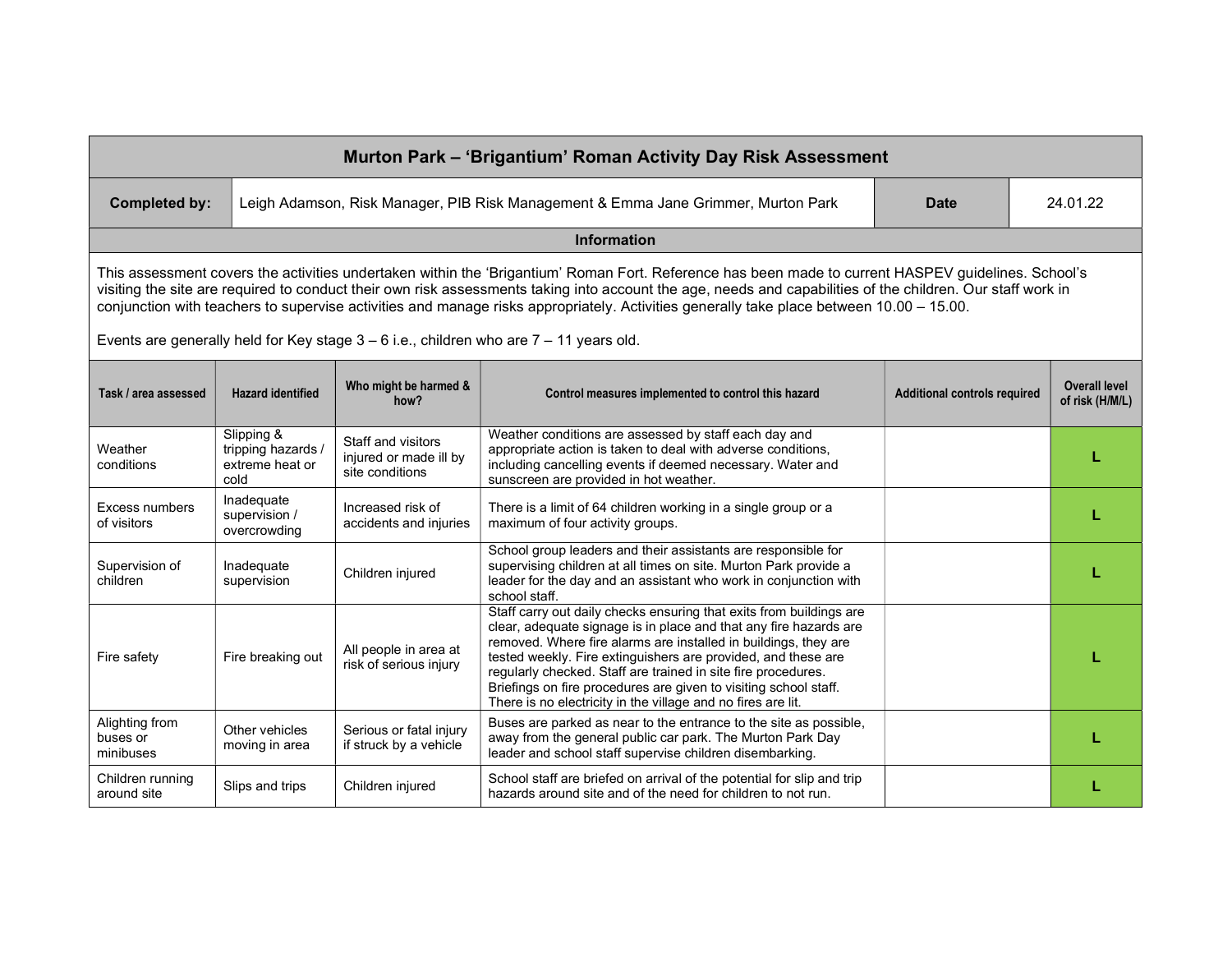| Task / area assessed                          | <b>Hazard identified</b>                           | Who might be harmed &<br>how?                         | Control measures implemented to control this hazard                                                                                                                                                                                                                                                                                                                    | <b>Additional controls required</b>                                                   | <b>Overall level</b><br>of risk (H/M/L) |
|-----------------------------------------------|----------------------------------------------------|-------------------------------------------------------|------------------------------------------------------------------------------------------------------------------------------------------------------------------------------------------------------------------------------------------------------------------------------------------------------------------------------------------------------------------------|---------------------------------------------------------------------------------------|-----------------------------------------|
| Stairways / access<br>to turrets              | Slips and trips                                    | Children injured                                      | The walkways inside the village boundary fence and the steps up<br>to the turrets are currently out of bounds and fenced off.                                                                                                                                                                                                                                          | Repair works planned.                                                                 | L                                       |
| Water in ditches<br>and ponds                 | Children falling in                                | Children drowning or<br>soaked and upset /<br>shocked | Activities take place away from water hazards.<br>Signs and fences are in place to reduce potential for falling in<br>water.<br>Group leaders are briefed on the potential hazards.                                                                                                                                                                                    | Fencing is to be<br>improved in some areas<br>and the main ditch is to<br>be drained. |                                         |
| Display items                                 | Items falling and<br>striking children             | Injury                                                | 'Do not touch' signs and barriers are used where appropriate.<br>Children are always supervised.                                                                                                                                                                                                                                                                       |                                                                                       |                                         |
| First aid provision                           | Injuries requiring<br>attention                    | Injuries exacerbated if<br>inadequate provision       | There is adequate provision of first aid equipment and staff with<br>first aid training. First aid provision is covered in the pre-start<br>briefing.                                                                                                                                                                                                                  |                                                                                       |                                         |
| Out of bounds<br>areas                        | Various potential<br>hazards                       | Children injured                                      | Children are instructed on site rules at the start of the day.<br>Children are constantly supervised. Children are accompanied if<br>requiring the toilet outside scheduled times.                                                                                                                                                                                     |                                                                                       |                                         |
| General site                                  | Slips and trips                                    | Children and adults<br>injured in a fall              | Staff do daily site checks and deal with significant hazards. Safety<br>rules are communicated to school staff and children. Children are<br>always supervised.                                                                                                                                                                                                        |                                                                                       |                                         |
| Wearing costumes                              | Rope causing<br>tripping hazard                    | Children injured                                      | Children are issued with a tunic and rope tied at the waist by an<br>adult. Ropes are re-tied if they begin to sag.                                                                                                                                                                                                                                                    |                                                                                       |                                         |
| Handling artefacts<br>(film prop<br>weaponry) | Sharp or heavy<br>items                            | Cuts / crushed fingers                                | Hazards covered in briefing and constant supervision. Staff<br>regularly check artefacts to be handled.                                                                                                                                                                                                                                                                |                                                                                       |                                         |
| Drill                                         | Uncontrolled use<br>of equipment                   | Impact injury                                         | The activity is supervised, and rules are communicated, including<br>no running or use of weapons in barracks. Dummy spears and<br>shields are used.                                                                                                                                                                                                                   |                                                                                       |                                         |
| Weapons training                              | Uncontrolled use<br>of equipment in<br>play fights | Impact injury                                         | Activity is closely supervised and is suspended if children do not<br>listen and follow rules. Children move to command in straight lines<br>during sword drill. Handover of swords is demonstrated and<br>monitored. Importance of barrier is stressed for spear drill and<br>children throw and retrieve together, moving in a single line in the<br>same direction. |                                                                                       |                                         |
| Lunch cart<br>handling                        | Struck by cart                                     | Crush / impact injury                                 | Cart is handled by designated children, under supervision.<br>Position of cart in column is closely monitored. A designated adult<br>gives the 'Go' command, but anyone can say 'Stop'. Children do<br>not walk alongside the cart.                                                                                                                                    |                                                                                       |                                         |